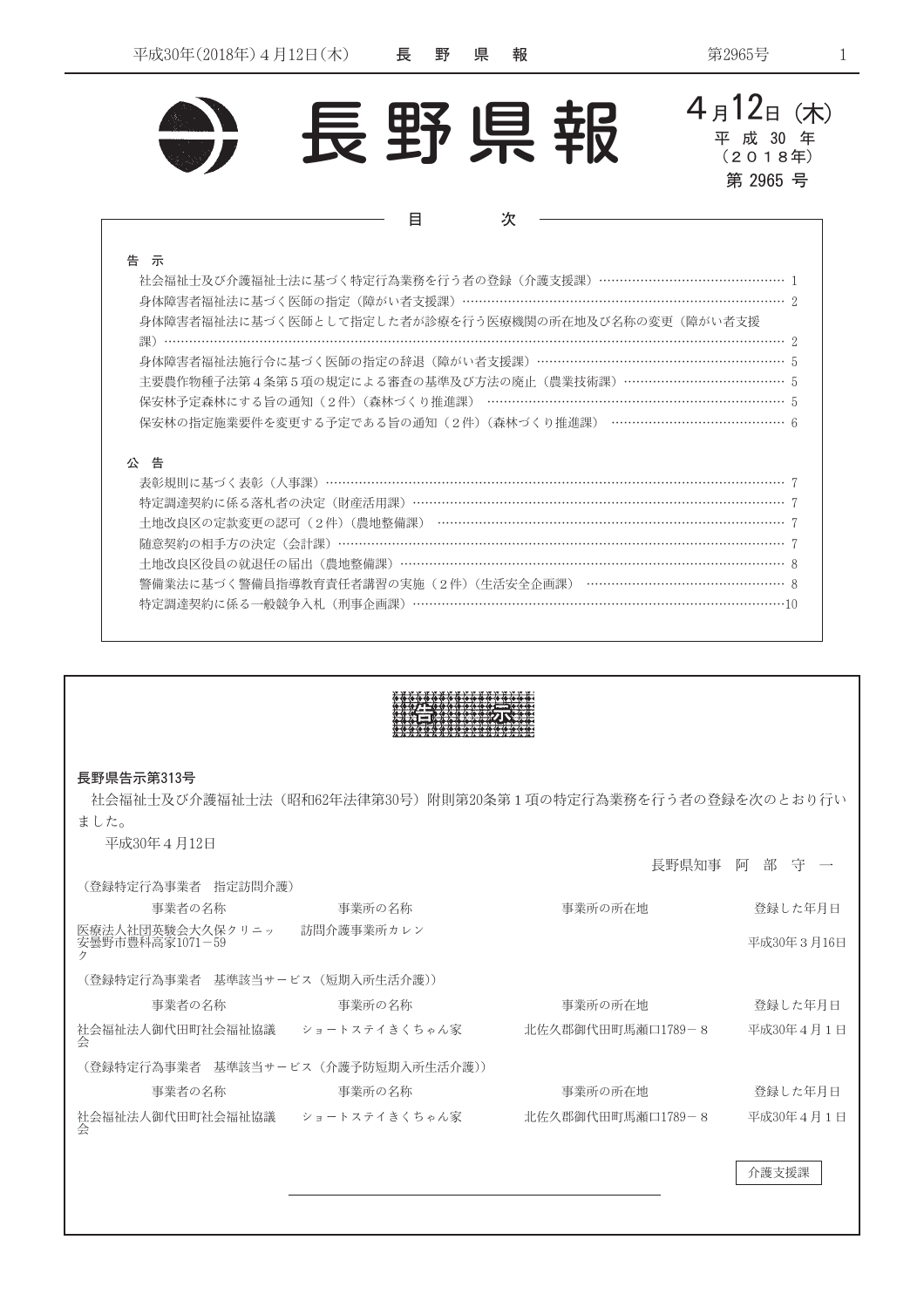r

第2965号

|   |            |                                                        |                                                    | 長野県知事 阿 部 守 一 |
|---|------------|--------------------------------------------------------|----------------------------------------------------|---------------|
| 氏 | 名          | 診断に当たる障害別                                              | 診療を行う医療機関の所在地及び名称                                  |               |
|   | 鬼頭 宗久      | 肢体不自由                                                  | 松本市旭3丁目1番1号<br>信州大学医学部附属病院                         |               |
|   | 木村 和広      | 心臓                                                     | 松本市旭3丁目1番1号<br>信州大学医学部附属病院                         |               |
|   | 小紫 裕介      | 視覚                                                     | 下伊那郡阿南町北條2009番地1<br>地方独立行政法人長野県立病院機構<br>長野県立阿南病院   |               |
|   | 塩原 正明      | 肢体不自由<br>心臓<br>腎臓<br>呼吸器<br>ぼうこう又は直腸<br>小腸<br>免疫<br>肝臓 | 塩尻市広丘郷原1762番地321<br>しおはら小児科・皮膚科                    |               |
|   | 鈴木 周一郎     | 肢体不自由                                                  | 松本市旭3丁目1番1号<br>信州大学医学部附属病院                         |               |
|   | 田村 真       | 肢体不自由                                                  | 佐久市臼田伊勢宮2292番地1<br>医療法人たむらペインクリニック                 |               |
|   | 藤原 純明      | 肢体不自由<br>ぼうこう又は直腸<br>小腸                                | 松本市中央2丁目9番8号<br>医療法人 藤森医療財団<br>藤森病院                |               |
|   | 松岡 大輔      | 腎臓                                                     | 松本市旭3丁目1番1号<br>信州大学医学部附属病院                         |               |
|   | 松下 明正      | 小腸                                                     | 松本市村井町南2丁目20番30号<br>独立行政法人国立病院機構<br>まつもと医療センター松本病院 |               |
|   | 山浦 一宏      | 肢体不自由<br>心臓<br>腎臓<br>呼吸器<br>ぼうこう又は直腸<br>小腸<br>肝臓       | 松本市中央2丁目9番8号<br>医療法人 藤森医療財団<br>藤森病院                |               |
|   | 渡辺 慶介      | 視覚<br>聴覚<br>平衡<br>音声 • 言語<br>そしゃく<br>肢体不自由<br>ぼうこう又は直腸 | 茅野市玉川4300番地<br>組合立諏訪中央病院                           |               |
|   |            |                                                        |                                                    | 障がい者支援課       |
|   |            |                                                        |                                                    |               |
|   | 長野県告示第315号 |                                                        |                                                    |               |

長野県知事 阿 部 守 一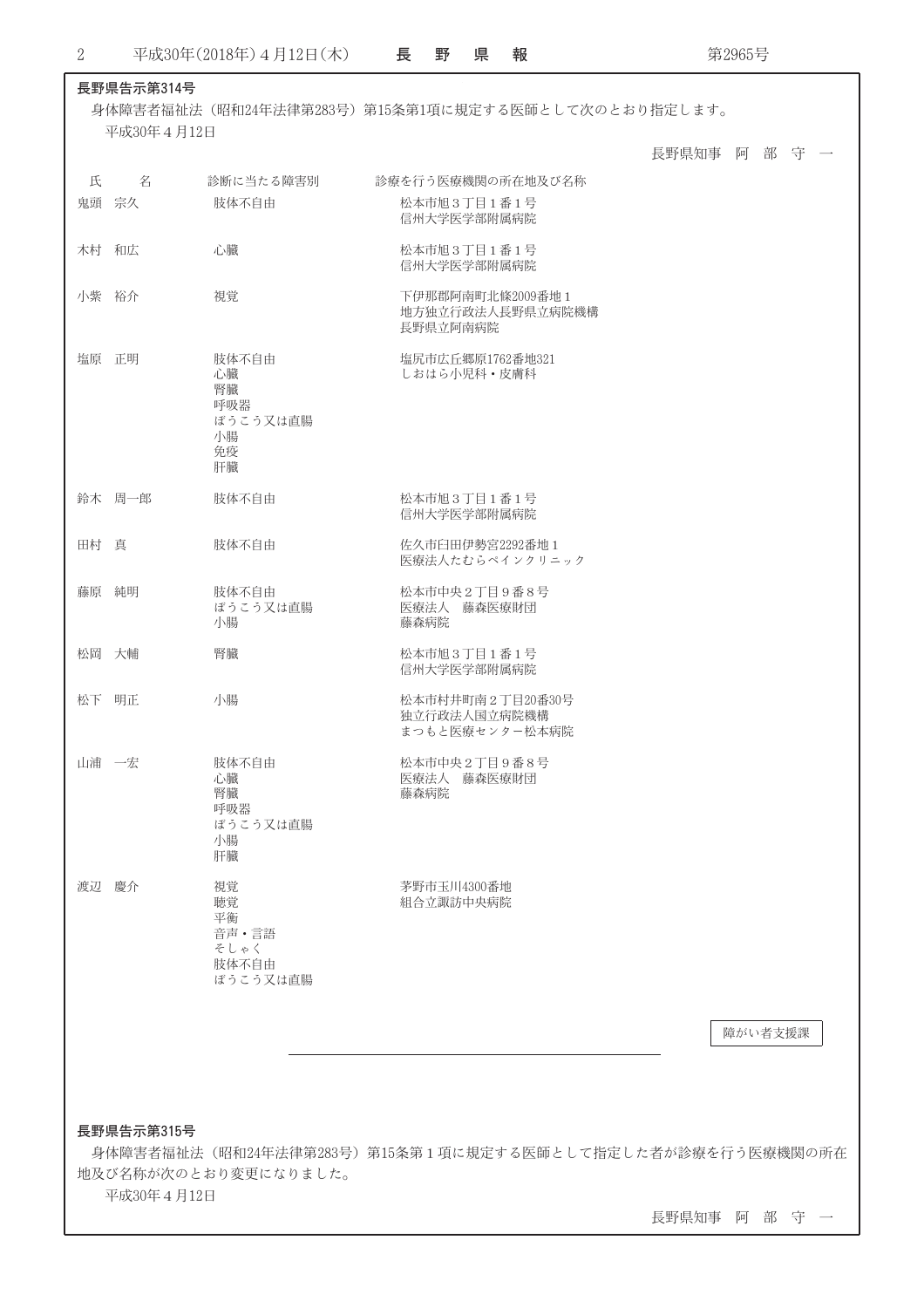|       | 氏 名    | 変更前の医療機関の所在地及び名称                             | 変更後の医療機関の所在地及び名称                                  |
|-------|--------|----------------------------------------------|---------------------------------------------------|
| 薄井 雄企 |        | 松本市本庄2丁目5番1号<br>社会医療法人財団慈泉会<br>相澤病院          | 松本市出川町6番33号<br>整形外科・リハビリテーション科<br>うすいクリニック        |
|       | 佐藤 梨里子 | 松本市旭3丁目1番1号<br>信州大学医学部附属病院                   | 安曇野市豊科3100番地<br>地方独立行政法人長野県立病院機構<br>長野県立こども病院     |
| 湯本 一彦 |        | 中野市西一丁目5番63号<br>長野県厚生農業協同組合連合会<br>北信総合病院     | 飯山市大字下木島9番地<br>医療法人 みゆき会<br>みゆき会クリニック             |
| 伊藤 健一 |        | 小諸市与良町三丁目2番31号<br>長野県厚生農業協同組合連合会<br>小諸厚生総合病院 | 小諸市相生町三丁目3番21号<br>長野県厚生農業協同組合連合会<br>浅間南麓こもろ医療センター |
| 井能 仁  |        | 小諸市与良町三丁目2番31号<br>長野県厚生農業協同組合連合会<br>小諸厚牛総合病院 | 小諸市相生町三丁目3番21号<br>長野県厚生農業協同組合連合会<br>浅間南麓こもろ医療センター |
| 井上 廣司 |        | 小諸市与良町三丁目2番31号<br>長野県厚生農業協同組合連合会<br>小諸厚生総合病院 | 小諸市相生町三丁目3番21号<br>長野県厚生農業協同組合連合会<br>浅間南麓こもろ医療センター |
| 臼井 健二 |        | 小諸市与良町三丁目2番31号<br>長野県厚生農業協同組合連合会<br>小諸厚生総合病院 | 小諸市相生町三丁目3番21号<br>長野県厚生農業協同組合連合会<br>浅間南麓こもろ医療センター |
| 鵜木 降  |        | 小諸市与良町三丁目2番31号<br>長野県厚生農業協同組合連合会<br>小諸厚生総合病院 | 小諸市相生町三丁目3番21号<br>長野県厚生農業協同組合連合会<br>浅間南麓こもろ医療センター |
| 小川泉   |        | 小諸市与良町三丁目2番31号<br>長野県厚生農業協同組合連合会<br>小諸厚生総合病院 | 小諸市相生町三丁目3番21号<br>長野県厚生農業協同組合連合会<br>浅間南麓こもろ医療センター |
| 甲斐 龍一 |        | 小諸市与良町三丁目2番31号<br>長野県厚生農業協同組合連合会<br>小諸厚生総合病院 | 小諸市相生町三丁目3番21号<br>長野県厚生農業協同組合連合会<br>浅間南麓こもろ医療センター |
| 篭島 充  |        | 小諸市与良町三丁目2番31号<br>長野県厚生農業協同組合連合会<br>小諸厚生総合病院 | 小諸市相生町三丁目3番21号<br>長野県厚生農業協同組合連合会<br>浅間南麓こもろ医療センター |
| 加藤    | 晴朗     | 小諸市与良町三丁目2番31号<br>長野県厚生農業協同組合連合会<br>小諸厚生総合病院 | 小諸市相生町三丁目3番21号<br>長野県厚生農業協同組合連合会<br>浅間南麓こもろ医療センター |
| 金井 彬  |        | 小諸市与良町三丁目2番31号<br>長野県厚生農業協同組合連合会<br>小諸厚生総合病院 | 小諸市相生町三丁目3番21号<br>長野県厚生農業協同組合連合会<br>浅間南麓こもろ医療センター |
| 北側 惠史 |        | 小諸市与良町三丁目2番31号<br>長野県厚生農業協同組合連合会<br>小諸厚生総合病院 | 小諸市相生町三丁目3番21号<br>長野県厚生農業協同組合連合会<br>浅間南麓こもろ医療センター |
| 黒岩 教和 |        | 小諸市与良町三丁目2番31号<br>長野県厚生農業協同組合連合会<br>小諸厚生総合病院 | 小諸市相生町三丁目3番21号<br>長野県厚生農業協同組合連合会<br>浅間南麓こもろ医療センター |
| 黒栁 隆之 |        | 小諸市与良町三丁目2番31号<br>長野県厚生農業協同組合連合会<br>小諸厚生総合病院 | 小諸市相生町三丁目3番21号<br>長野県厚生農業協同組合連合会<br>浅間南麓こもろ医療センター |
| 小泉 陽一 |        | 小諸市与良町三丁目2番31号<br>長野県厚生農業協同組合連合会<br>小諸厚生総合病院 | 小諸市相生町三丁目3番21号<br>長野県厚生農業協同組合連合会<br>浅間南麓こもろ医療センター |
| 小林 茂昭 |        | 小諸市与良町三丁目2番31号<br>長野県厚生農業協同組合連合会<br>小諸厚生総合病院 | 小諸市相生町三丁目3番21号<br>長野県厚生農業協同組合連合会<br>浅間南麓こもろ医療センター |

第2965号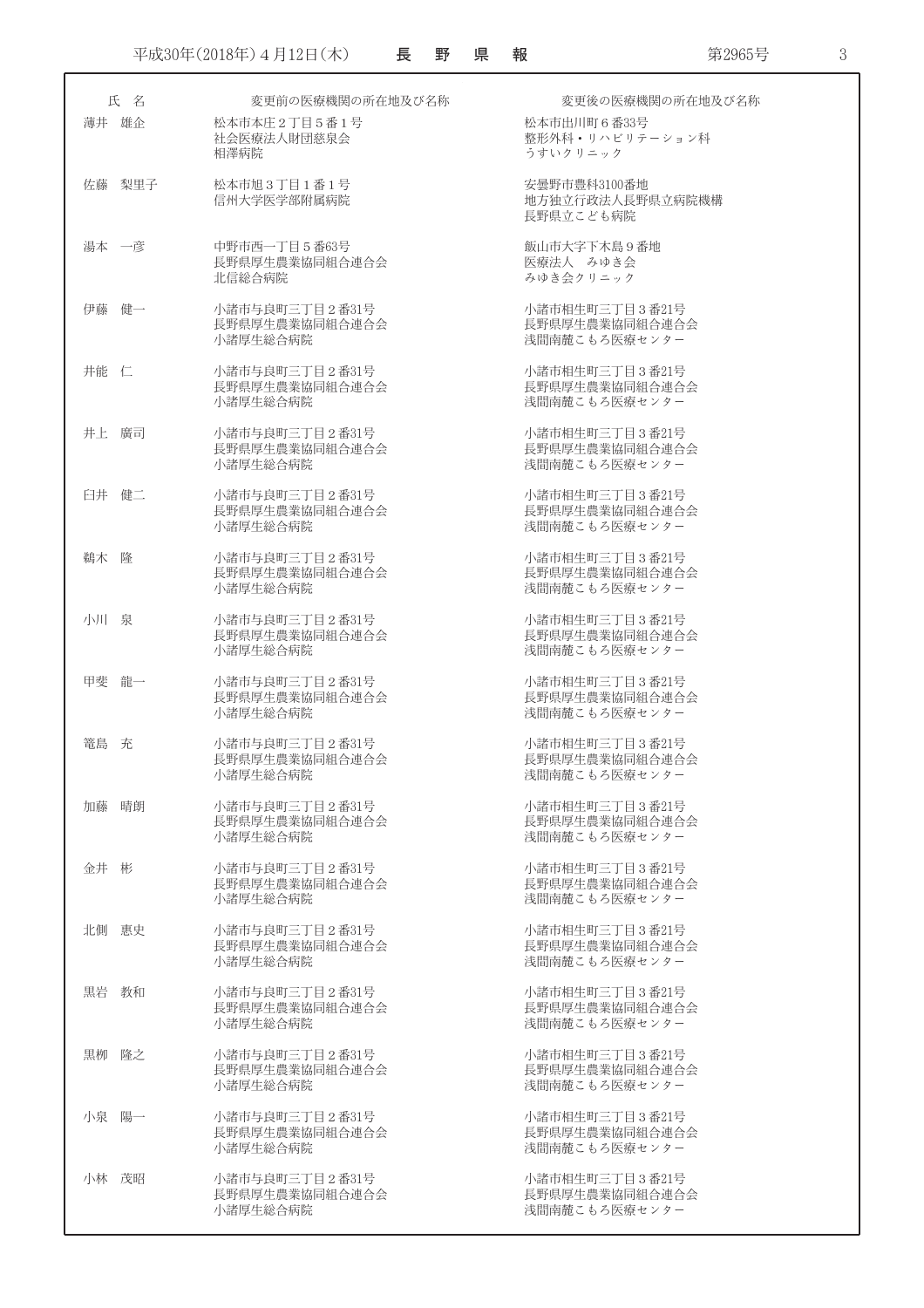| $\overline{4}$ |        | 平成30年(2018年) 4月12日(木)                        | 長 | 野 | 県 | 報                                                 | 第2965号 |
|----------------|--------|----------------------------------------------|---|---|---|---------------------------------------------------|--------|
| 小林 真二          |        | 小諸市与良町三丁目2番31号<br>長野県厚生農業協同組合連合会<br>小諸厚生総合病院 |   |   |   | 小諸市相生町三丁目3番21号<br>長野県厚生農業協同組合連合会<br>浅間南麓こもろ医療センター |        |
| 小林 晋也          |        | 小諸市与良町三丁目2番31号<br>長野県厚生農業協同組合連合会<br>小諸厚生総合病院 |   |   |   | 小諸市相生町三丁目3番21号<br>長野県厚生農業協同組合連合会<br>浅間南麓こもろ医療センター |        |
| 小松 信男          |        | 小諸市与良町三丁目2番31号<br>長野県厚生農業協同組合連合会<br>小諸厚生総合病院 |   |   |   | 小諸市相生町三丁目3番21号<br>長野県厚生農業協同組合連合会<br>浅間南麓こもろ医療センター |        |
| 斉藤 達也          |        | 小諸市与良町三丁目2番31号<br>長野県厚生農業協同組合連合会<br>小諸厚生総合病院 |   |   |   | 小諸市相生町三丁目3番21号<br>長野県厚生農業協同組合連合会<br>浅間南麓こもろ医療センター |        |
| 坂本 和夫          |        | 小諸市与良町三丁目2番31号<br>長野県厚生農業協同組合連合会<br>小諸厚生総合病院 |   |   |   | 小諸市相生町三丁目3番21号<br>長野県厚生農業協同組合連合会<br>浅間南麓こもろ医療センター |        |
| 笹本 光輝          |        | 小諸市与良町三丁目2番31号<br>長野県厚生農業協同組合連合会<br>小諸厚生総合病院 |   |   |   | 小諸市相生町三丁目3番21号<br>長野県厚生農業協同組合連合会<br>浅間南麓こもろ医療センター |        |
| 佐藤             | 新司     | 小諸市与良町三丁目2番31号<br>長野県厚生農業協同組合連合会<br>小諸厚生総合病院 |   |   |   | 小諸市相生町三丁目3番21号<br>長野県厚生農業協同組合連合会<br>浅間南麓こもろ医療センター |        |
| 佐藤 秀明          |        | 小諸市与良町三丁目2番31号<br>長野県厚生農業協同組合連合会<br>小諸厚生総合病院 |   |   |   | 小諸市相生町三丁目3番21号<br>長野県厚生農業協同組合連合会<br>浅間南麓こもろ医療センター |        |
| 篠原 正典          |        | 小諸市与良町三丁目2番31号<br>長野県厚生農業協同組合連合会<br>小諸厚生総合病院 |   |   |   | 小諸市相生町三丁目3番21号<br>長野県厚生農業協同組合連合会<br>浅間南麓こもろ医療センター |        |
|                | 島田 健太郎 | 小諸市与良町三丁目2番31号<br>長野県厚生農業協同組合連合会<br>小諸厚生総合病院 |   |   |   | 小諸市相生町三丁目3番21号<br>長野県厚生農業協同組合連合会<br>浅間南麓こもろ医療センター |        |
| 清水 蔵一          |        | 小諸市与良町三丁目2番31号<br>長野県厚生農業協同組合連合会<br>小諸厚生総合病院 |   |   |   | 小諸市相生町三丁目3番21号<br>長野県厚生農業協同組合連合会<br>浅間南麓こもろ医療センター |        |
| 下地 昭昌          |        | 小諸市与良町三丁目2番31号<br>長野県厚生農業協同組合連合会<br>小諸厚生総合病院 |   |   |   | 小諸市相生町三丁目3番21号<br>長野県厚生農業協同組合連合会<br>浅間南麓こもろ医療センター |        |
| 瀬在 純也          |        | 小諸市与良町三丁目2番31号<br>長野県厚生農業協同組合連合会<br>小諸厚生総合病院 |   |   |   | 小諸市相生町三丁目3番21号<br>長野県厚生農業協同組合連合会<br>浅間南麓こもろ医療センター |        |
| 田中 映子          |        | 小諸市与良町三丁目2番31号<br>長野県厚生農業協同組合連合会<br>小諸厚生総合病院 |   |   |   | 小諸市相生町三丁目3番21号<br>長野県厚生農業協同組合連合会<br>浅間南麓こもろ医療センター |        |
| 田村 雄次          |        | 小諸市与良町三丁目2番31号<br>長野県厚生農業協同組合連合会<br>小諸厚生総合病院 |   |   |   | 小諸市相生町三丁目3番21号<br>長野県厚生農業協同組合連合会<br>浅間南麓こもろ医療センター |        |
| 露崎 淳           |        | 小諸市与良町三丁目2番31号<br>長野県厚生農業協同組合連合会<br>小諸厚生総合病院 |   |   |   | 小諸市相生町三丁目3番21号<br>長野県厚生農業協同組合連合会<br>浅間南麓こもろ医療センター |        |
| 徳重 一雄          |        | 小諸市与良町三丁目2番31号<br>長野県厚生農業協同組合連合会<br>小諸厚生総合病院 |   |   |   | 小諸市相生町三丁目3番21号<br>長野県厚生農業協同組合連合会<br>浅間南麓こもろ医療センター |        |
| 野口 俊治          |        | 小諸市与良町三丁目2番31号<br>長野県厚生農業協同組合連合会<br>小諸厚生総合病院 |   |   |   | 小諸市相生町三丁目3番21号<br>長野県厚生農業協同組合連合会<br>浅間南麓こもろ医療センター |        |
|                |        |                                              |   |   |   |                                                   |        |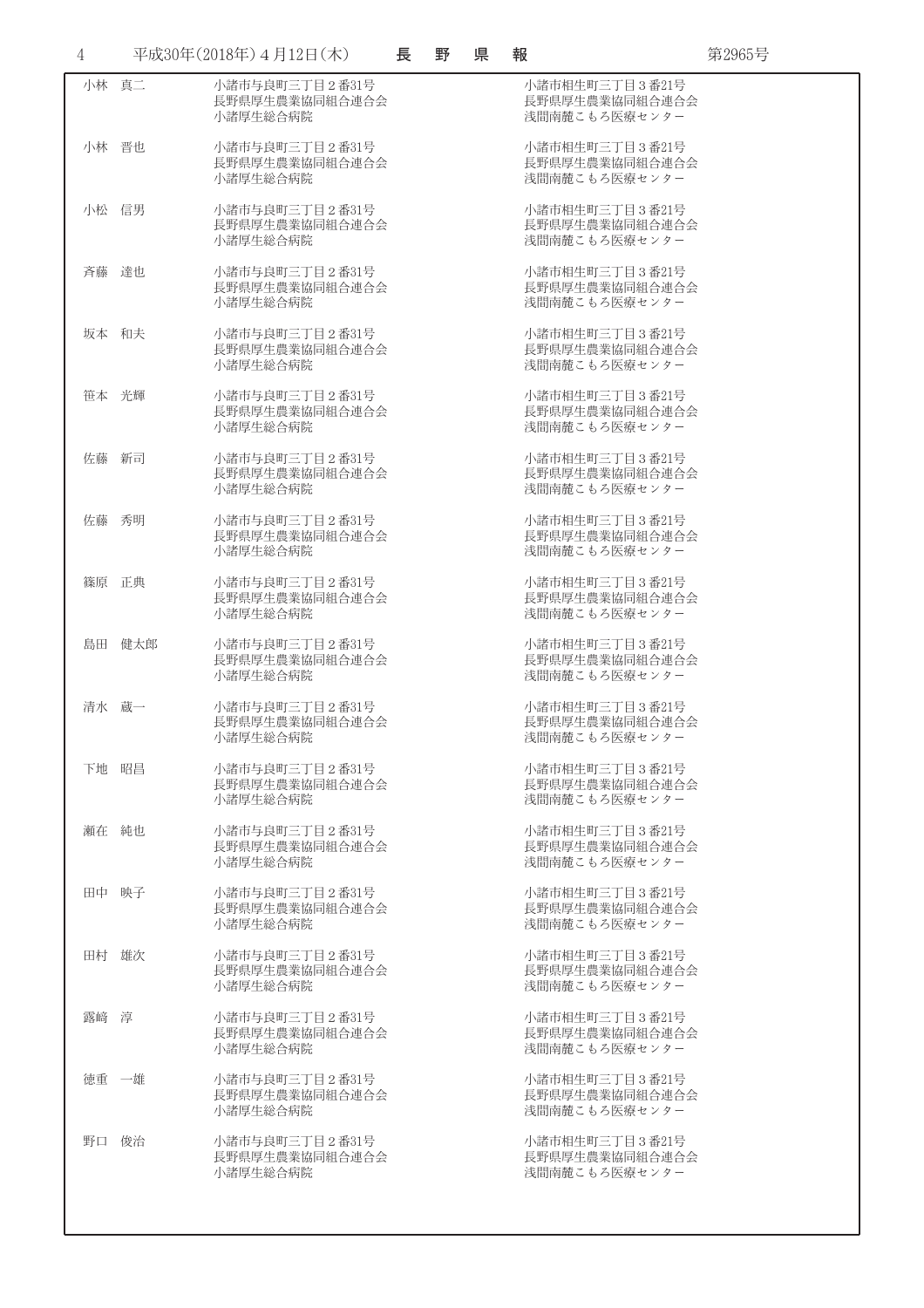| 橋本 晋一<br>小諸市与良町三丁目2番31号<br>小諸市相生町三丁目3番21号<br>長野県厚生農業協同組合連合会<br>長野県厚生農業協同組合連合会<br>小諸厚生総合病院<br>浅間南麓こもろ医療センター<br>林 征洋<br>小諸市与良町三丁目2番31号<br>小諸市相生町三丁目3番21号<br>長野県厚生農業協同組合連合会<br>長野県厚生農業協同組合連合会<br>小諸厚生総合病院<br>浅間南麓こもろ医療センター<br>藤井 靖<br>小諸市与良町三丁目2番31号<br>小諸市相生町三丁目3番21号<br>長野県厚生農業協同組合連合会<br>長野県厚生農業協同組合連合会<br>小諸厚生総合病院<br>浅間南麓こもろ医療センター<br>紅谷 知影子<br>小諸市相生町三丁目3番21号<br>小諸市与良町三丁目2番31号<br>長野県厚生農業協同組合連合会<br>長野県厚生農業協同組合連合会<br>小諸厚生総合病院<br>浅間南麓こもろ医療センター<br>宮 正彦<br>小諸市与良町三丁目2番31号<br>小諸市相生町三丁目3番21号<br>長野県厚生農業協同組合連合会<br>長野県厚生農業協同組合連合会<br>小諸厚生総合病院<br>浅間南麓こもろ医療センター<br>柳川 貴雄<br>小諸市与良町三丁目2番31号<br>小諸市相生町三丁目3番21号<br>長野県厚生農業協同組合連合会<br>長野県厚生農業協同組合連合会<br>小諸厚生総合病院<br>浅間南麓こもろ医療センター<br>矢彦沢 裕之<br>小諸市与良町三丁目2番31号<br>小諸市相生町三丁目3番21号<br>長野県厚牛農業協同組合連合会<br>長野県厚生農業協同組合連合会<br>小諸厚生総合病院<br>浅間南麓こもろ医療センター<br>小諸市相生町三丁目3番21号<br>山口 敏之<br>小諸市与良町三丁目2番31号<br>長野県厚生農業協同組合連合会<br>長野県厚生農業協同組合連合会<br>小諸厚生総合病院<br>浅間南麓こもろ医療センター<br>障がい者支援課<br>長野県告示第316号<br>身体障害者福祉法施行令(昭和25年政令第78号)第3条第2項の規定により、次のとおり医師から指定の辞退がありまし<br>た。<br>平成30年4月12日<br>長野県知事 阿 部 守<br>氏 名<br>診療を行う医療機関の所在地及び名称<br>辞退年月日<br>窪田 自喜<br>松本市寿中1丁目43番7号<br>平成30年3月10日<br>窪田外科胃腸科医院<br>障がい者支援課<br>長野県告示第318号<br>長野県告示第317号<br>農林水産大臣から、次の森林を保安林予定森林にする旨<br>主要農作物種子法第4条第5項の規定による審査の基準<br>の通知を受けましたので、森林法(昭和26年法律第249号)<br>及び方法(昭和62年長野県告示第614号)は、廃止します。 |  | 平成30年(2018年) 4月12日(木) | 長 | 野 | 県 | 報 | 第2965号 | 5 |
|--------------------------------------------------------------------------------------------------------------------------------------------------------------------------------------------------------------------------------------------------------------------------------------------------------------------------------------------------------------------------------------------------------------------------------------------------------------------------------------------------------------------------------------------------------------------------------------------------------------------------------------------------------------------------------------------------------------------------------------------------------------------------------------------------------------------------------------------------------------------------------------------------------------------------------------------------------------------------------------------------------------------------------------------------------------------------------------------------------------------------------------------------------------------------------------------------------------------------------------------------------------------------------------------------|--|-----------------------|---|---|---|---|--------|---|
|                                                                                                                                                                                                                                                                                                                                                                                                                                                                                                                                                                                                                                                                                                                                                                                                                                                                                                                                                                                                                                                                                                                                                                                                                                                                                                  |  |                       |   |   |   |   |        |   |
|                                                                                                                                                                                                                                                                                                                                                                                                                                                                                                                                                                                                                                                                                                                                                                                                                                                                                                                                                                                                                                                                                                                                                                                                                                                                                                  |  |                       |   |   |   |   |        |   |
|                                                                                                                                                                                                                                                                                                                                                                                                                                                                                                                                                                                                                                                                                                                                                                                                                                                                                                                                                                                                                                                                                                                                                                                                                                                                                                  |  |                       |   |   |   |   |        |   |
|                                                                                                                                                                                                                                                                                                                                                                                                                                                                                                                                                                                                                                                                                                                                                                                                                                                                                                                                                                                                                                                                                                                                                                                                                                                                                                  |  |                       |   |   |   |   |        |   |
|                                                                                                                                                                                                                                                                                                                                                                                                                                                                                                                                                                                                                                                                                                                                                                                                                                                                                                                                                                                                                                                                                                                                                                                                                                                                                                  |  |                       |   |   |   |   |        |   |
|                                                                                                                                                                                                                                                                                                                                                                                                                                                                                                                                                                                                                                                                                                                                                                                                                                                                                                                                                                                                                                                                                                                                                                                                                                                                                                  |  |                       |   |   |   |   |        |   |
|                                                                                                                                                                                                                                                                                                                                                                                                                                                                                                                                                                                                                                                                                                                                                                                                                                                                                                                                                                                                                                                                                                                                                                                                                                                                                                  |  |                       |   |   |   |   |        |   |
|                                                                                                                                                                                                                                                                                                                                                                                                                                                                                                                                                                                                                                                                                                                                                                                                                                                                                                                                                                                                                                                                                                                                                                                                                                                                                                  |  |                       |   |   |   |   |        |   |
|                                                                                                                                                                                                                                                                                                                                                                                                                                                                                                                                                                                                                                                                                                                                                                                                                                                                                                                                                                                                                                                                                                                                                                                                                                                                                                  |  |                       |   |   |   |   |        |   |
|                                                                                                                                                                                                                                                                                                                                                                                                                                                                                                                                                                                                                                                                                                                                                                                                                                                                                                                                                                                                                                                                                                                                                                                                                                                                                                  |  |                       |   |   |   |   |        |   |
|                                                                                                                                                                                                                                                                                                                                                                                                                                                                                                                                                                                                                                                                                                                                                                                                                                                                                                                                                                                                                                                                                                                                                                                                                                                                                                  |  |                       |   |   |   |   |        |   |
|                                                                                                                                                                                                                                                                                                                                                                                                                                                                                                                                                                                                                                                                                                                                                                                                                                                                                                                                                                                                                                                                                                                                                                                                                                                                                                  |  |                       |   |   |   |   |        |   |
|                                                                                                                                                                                                                                                                                                                                                                                                                                                                                                                                                                                                                                                                                                                                                                                                                                                                                                                                                                                                                                                                                                                                                                                                                                                                                                  |  |                       |   |   |   |   |        |   |
|                                                                                                                                                                                                                                                                                                                                                                                                                                                                                                                                                                                                                                                                                                                                                                                                                                                                                                                                                                                                                                                                                                                                                                                                                                                                                                  |  |                       |   |   |   |   |        |   |
|                                                                                                                                                                                                                                                                                                                                                                                                                                                                                                                                                                                                                                                                                                                                                                                                                                                                                                                                                                                                                                                                                                                                                                                                                                                                                                  |  |                       |   |   |   |   |        |   |
|                                                                                                                                                                                                                                                                                                                                                                                                                                                                                                                                                                                                                                                                                                                                                                                                                                                                                                                                                                                                                                                                                                                                                                                                                                                                                                  |  |                       |   |   |   |   |        |   |
|                                                                                                                                                                                                                                                                                                                                                                                                                                                                                                                                                                                                                                                                                                                                                                                                                                                                                                                                                                                                                                                                                                                                                                                                                                                                                                  |  |                       |   |   |   |   |        |   |
|                                                                                                                                                                                                                                                                                                                                                                                                                                                                                                                                                                                                                                                                                                                                                                                                                                                                                                                                                                                                                                                                                                                                                                                                                                                                                                  |  |                       |   |   |   |   |        |   |
|                                                                                                                                                                                                                                                                                                                                                                                                                                                                                                                                                                                                                                                                                                                                                                                                                                                                                                                                                                                                                                                                                                                                                                                                                                                                                                  |  |                       |   |   |   |   |        |   |
|                                                                                                                                                                                                                                                                                                                                                                                                                                                                                                                                                                                                                                                                                                                                                                                                                                                                                                                                                                                                                                                                                                                                                                                                                                                                                                  |  |                       |   |   |   |   |        |   |
|                                                                                                                                                                                                                                                                                                                                                                                                                                                                                                                                                                                                                                                                                                                                                                                                                                                                                                                                                                                                                                                                                                                                                                                                                                                                                                  |  |                       |   |   |   |   |        |   |
|                                                                                                                                                                                                                                                                                                                                                                                                                                                                                                                                                                                                                                                                                                                                                                                                                                                                                                                                                                                                                                                                                                                                                                                                                                                                                                  |  |                       |   |   |   |   |        |   |
| 第30条の規定により告示します。<br>平成30年4月12日<br>平成30年4月12日                                                                                                                                                                                                                                                                                                                                                                                                                                                                                                                                                                                                                                                                                                                                                                                                                                                                                                                                                                                                                                                                                                                                                                                                                                                     |  |                       |   |   |   |   |        |   |
| 長野県知事の阿部部(守) 一<br>長野県知事の阿部部の守り一                                                                                                                                                                                                                                                                                                                                                                                                                                                                                                                                                                                                                                                                                                                                                                                                                                                                                                                                                                                                                                                                                                                                                                                                                                                                  |  |                       |   |   |   |   |        |   |
| 1 保安林予定森林の所在場所<br>農業技術課<br>上伊那郡中川村四徳1284の42、1284の74                                                                                                                                                                                                                                                                                                                                                                                                                                                                                                                                                                                                                                                                                                                                                                                                                                                                                                                                                                                                                                                                                                                                                                                                                                              |  |                       |   |   |   |   |        |   |

- 2 指定の目的 水源の涵養 3 指定施業要件
- 
- (1) 立木の伐採の方法